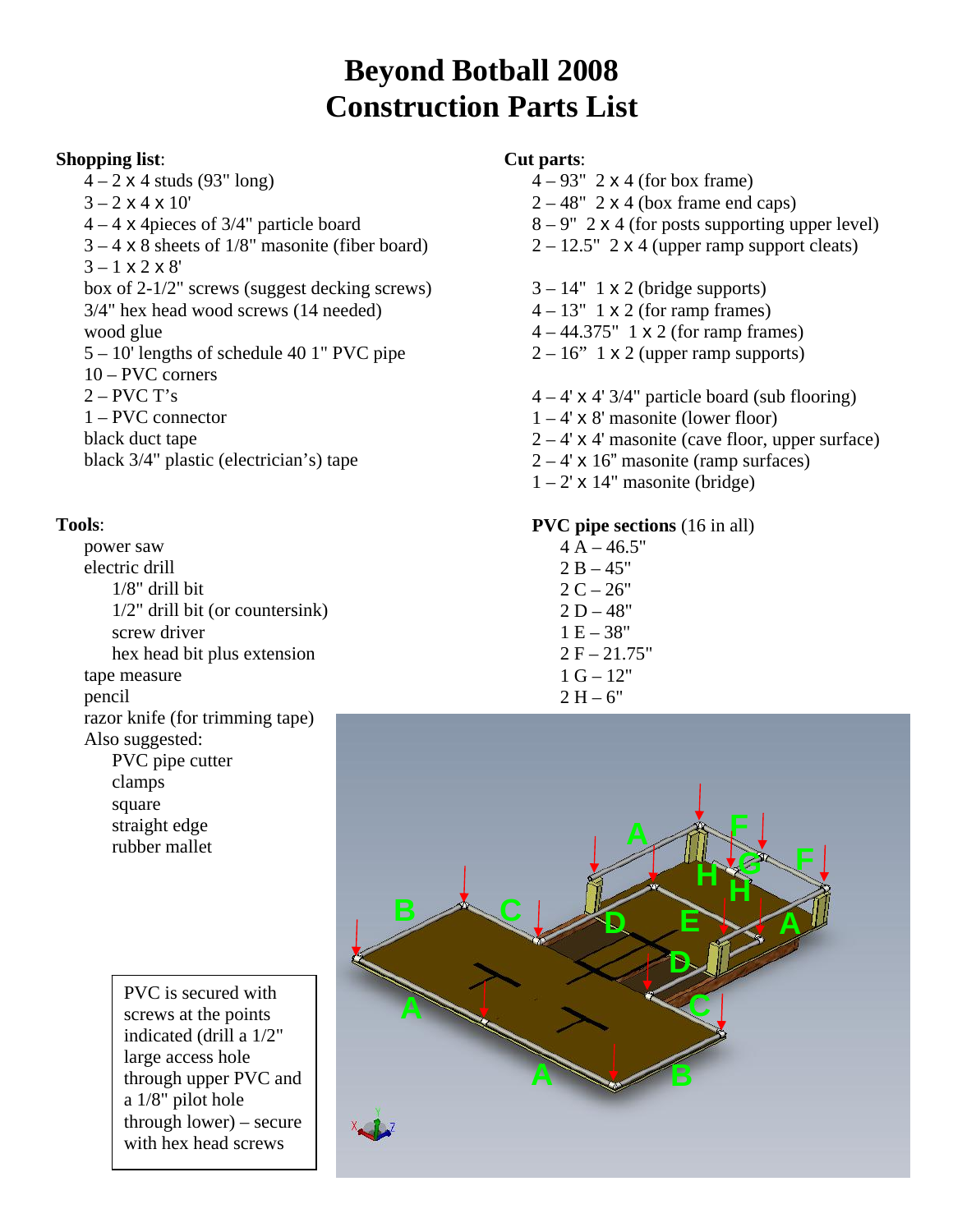# **Beyond Botball 2008 Construction Steps**

**Step 1**: Build box frame, secure 4' end caps to studs using  $2-1/2$ " screws – suggest drilling pilot holes to prevent splitting



**Step 3**: Lay masonite in place, assemble support posts for upper level (2 screws each) and position them in place



**Step 2:** Attach particle board subflooring – be sure to leave a 2' gap in the middle; arrows mark suggested screw points – predrill and countersink to minimize splitting and to be able to drive screw heads below subfloor surface



**Step 4**: Attach particle board subflooring to support posts as indicated (4 screws each, repeat for each corner). Same suggestions pertain regarding predrilling and countersinking.

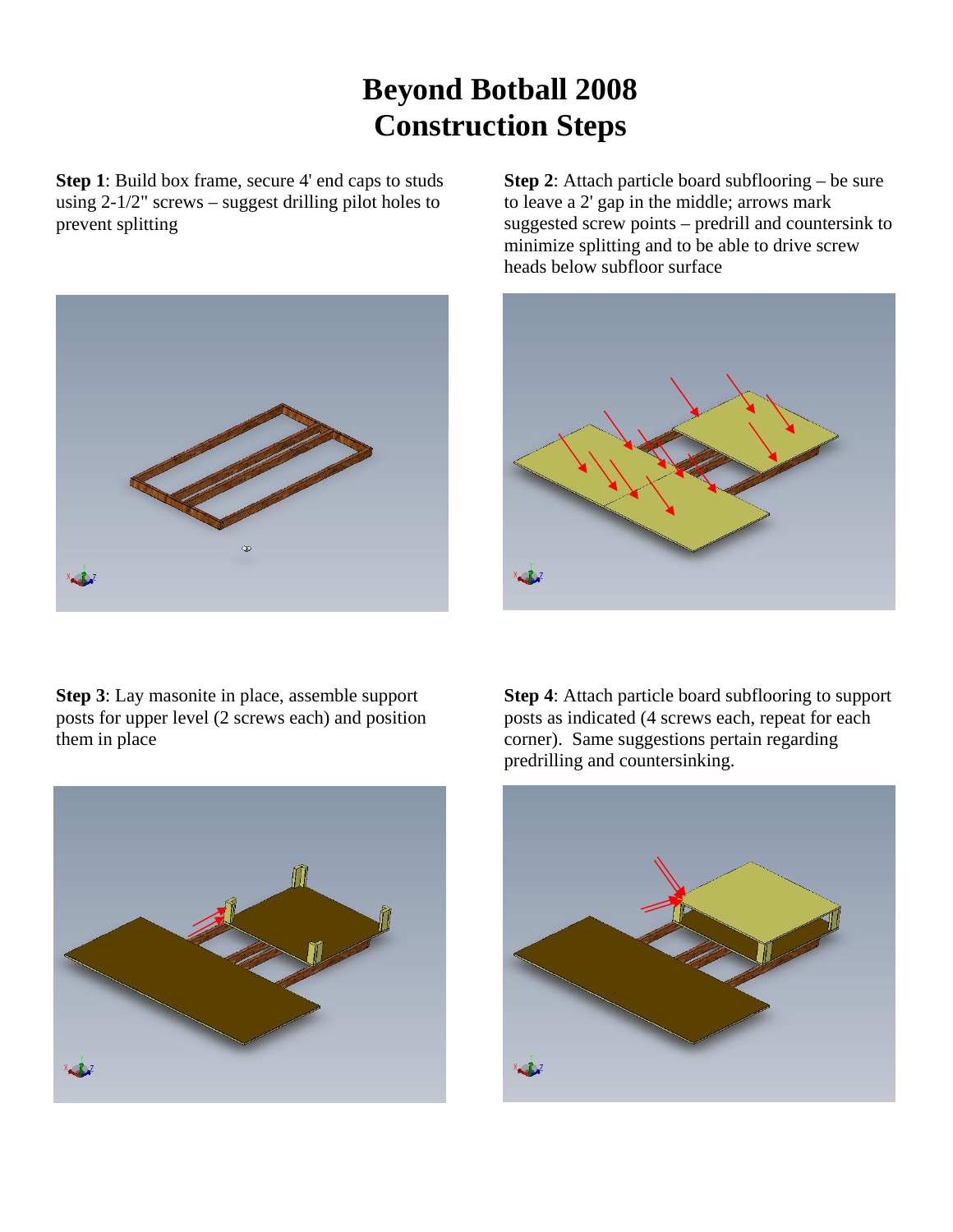**Step 5**: Attach ramp support cleats to upper deck and install bridge supports. Suggest using a clamp to hold each cleat in position.



**Step 6**: Using 3/4" black plastic tape, tape the side edges of the bridge and ramp surfaces to form 3/8" side lines (i.e., the tape is wrapped to cover the cut edge of the masonite with 3/8" extending onto the surface). Add center lines to each. Frame the ramps; suggest gluing ramp surface to frame, clamp, then add screws for extra stability.



**Step 7**: Install the ramp support for each ramp. First put the surface for the upper deck in place and then position the support to get a smooth transition onto the ramp. Suggest using a clamp to hold the support in this position, then drill pilot holes, countersink, and install screws.



**Step 8**: Temporarily set aside upper deck and ramps. Install lower deck PVC, prepared as indicated earlier. Use black duct tape to secure bridge on each end, then use 3/4" black plastic tape to add 12" lead-in/lead-out lines on each end which extend the bridge's center line

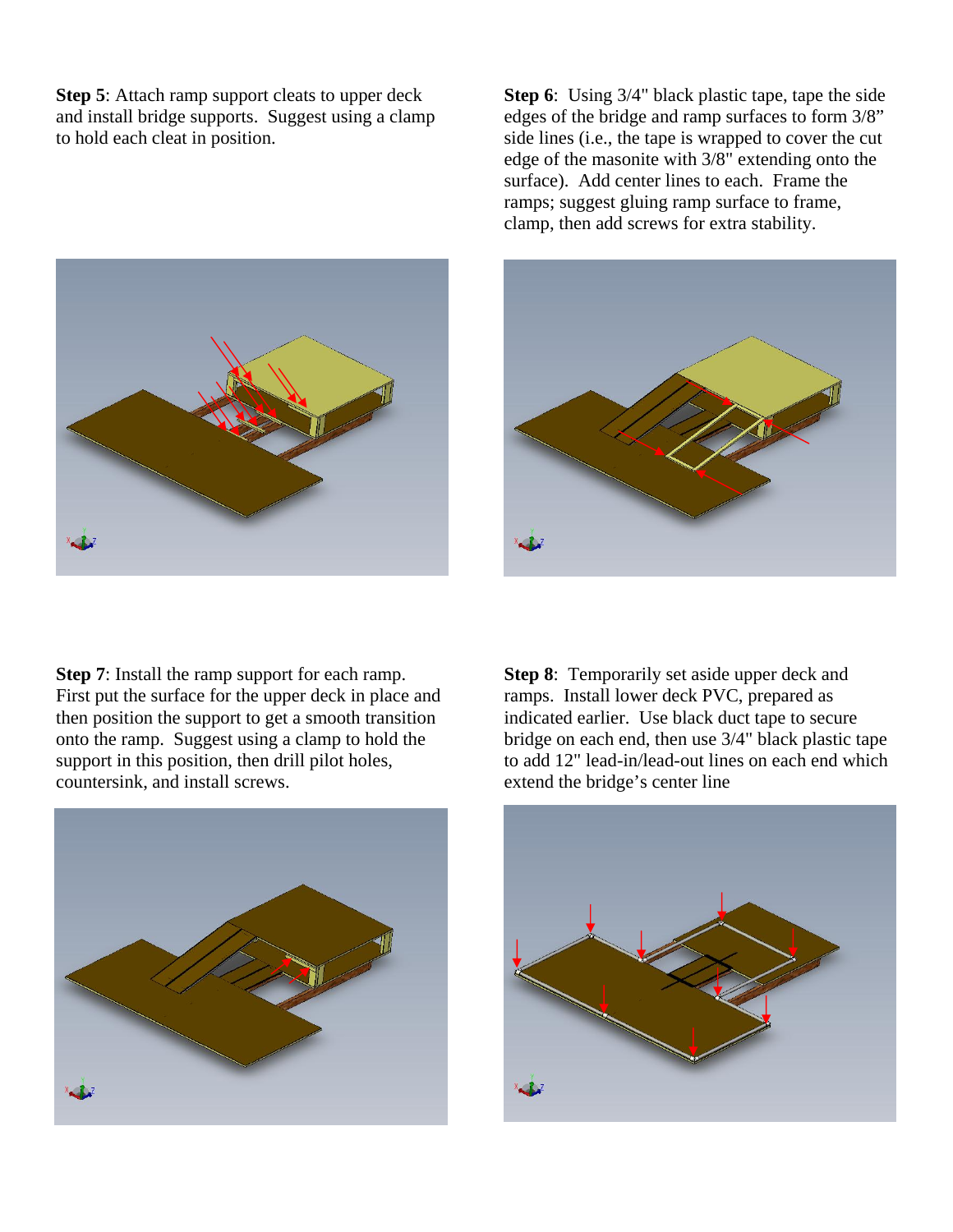**Step 9**: Put upper deck back in place (with masonite surface) and attach ramps at each end using duct tape as shown. Using 3/4" black plastic tape install 12" lead-in/lead-out lines extending the center line for each ramp.

**Step 10**: Install the upper level PVC to conclude the construction.





**And yes, we actually used these directions to build one.**

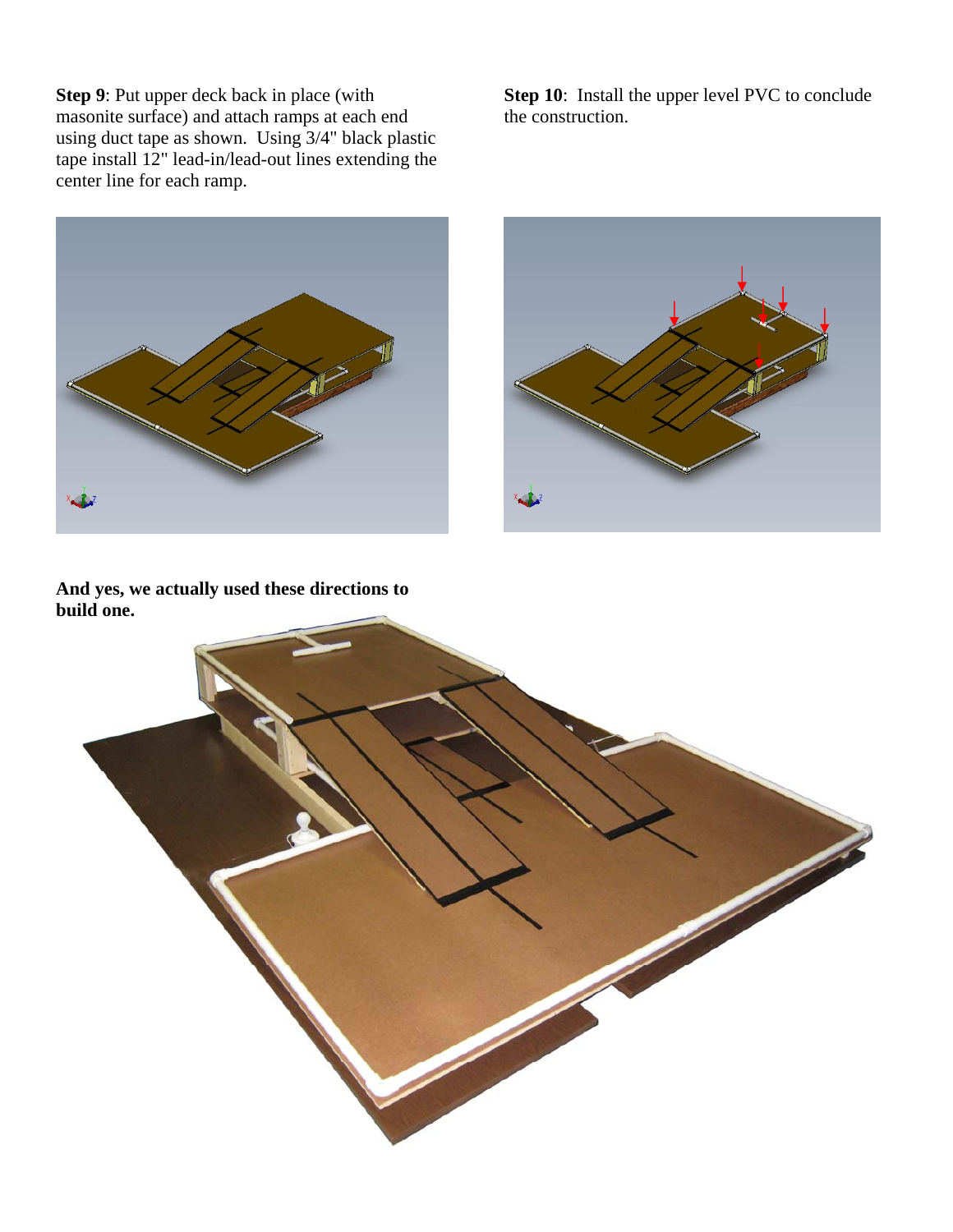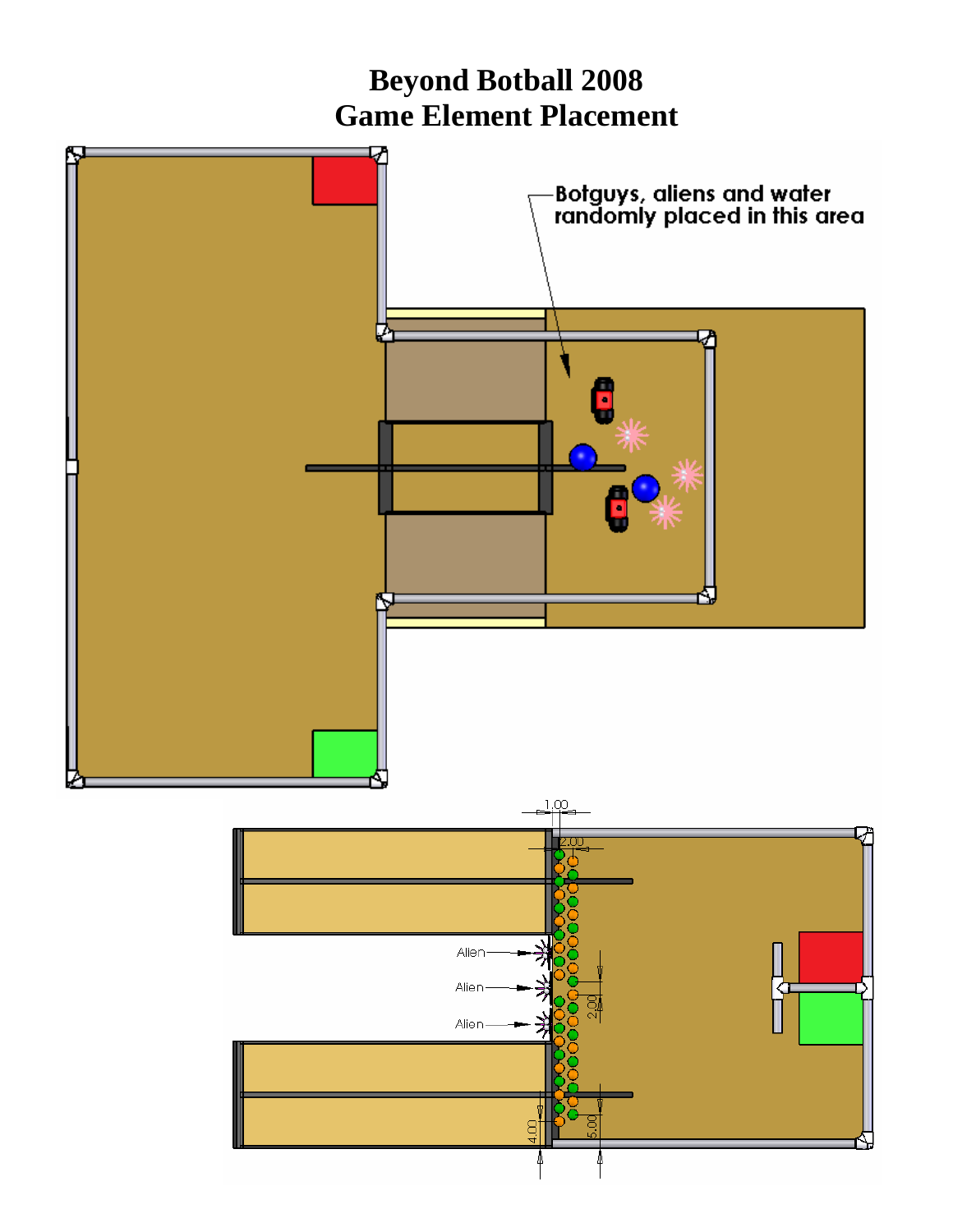## **Aliens Guarding the Cave**

**Aliens hang from 1-1/4**" **finishing nails evenly spaced across the mouth of the cave (nails are 4**" **apart) – alien colors are random and they are likely to be moving or spinning on their hanger loops.** 



**Drive in nails and clip off nail heads to leave a peg of about 1/4"**